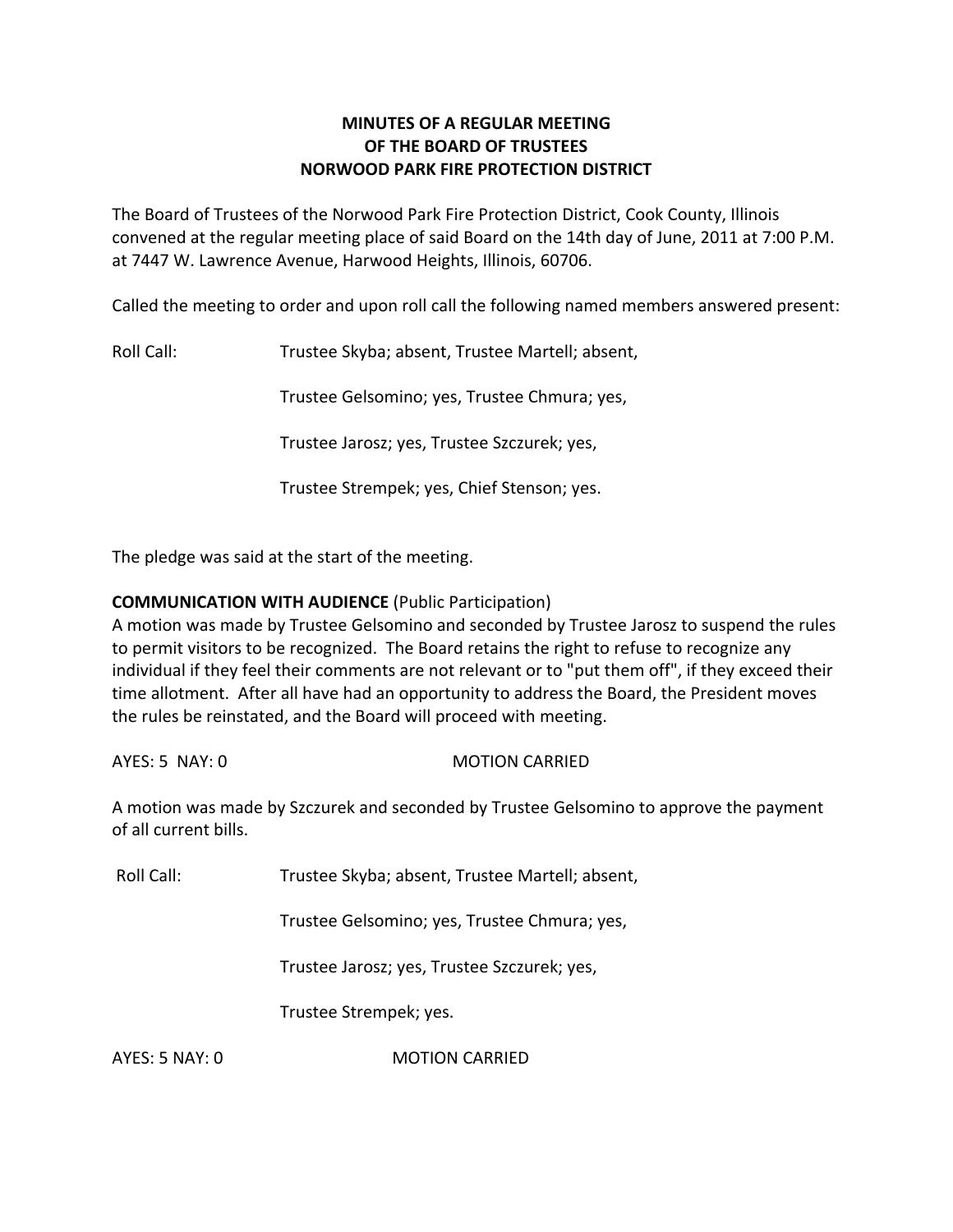Trustee Martell arrived at 7:03PM

A motion was made by Trustee Jarosz and seconded by Trustee Strempek to approve the minutes of the Regular meeting held on May 10<sup>th</sup>, 2011.

Roll Call: Trustee Skyba; absent, Trustee Martell; yes,

Trustee Gelsomino; yes, Trustee Chmura; yes,

Trustee Jarosz; yes, Trustee Szczurek; yes,

Trustee Strempek; yes.

AYES: 6 NAY: 0 MOTION CARRIED

### **TREASURER'S REPORT**

Schedule of Assets (Arising from Cash Transactions) May 31, 2011

### Assets

| Checking and money market accounts (interest rate):   |                  |
|-------------------------------------------------------|------------------|
| Plaza Bank checking (0.046%)                          | \$<br>709        |
| Plaza Bank money market (0.295%)                      | 1,617,991        |
| Plaza Bank checking- Public Education                 | 573              |
| Plaza Bank ambulance billing money market (0.295%)    | 342,870          |
| Plaza Bank-Medical 1003102                            | 3,069            |
| Suburban Bank & Trust                                 | $\boldsymbol{0}$ |
| Total checking and money market accounts              | 1,965,212        |
| Certificates of deposit (interest rate and maturity): |                  |
| Plaza Bank (1.10%, 03/02/12)                          | 610,044          |
| Parkway Bank and Trust (1.35% 05/10/11)               | 524,738          |
| Plaza Bank (1.091% 01/17/12)                          | 121,838          |
| Plaza Bank (1.10% 03/18/12)                           | 413,004          |
| Plaza Bank (1.340% 06/23/11)                          | 461,715          |
| Belmont Bank (4.10% 05/21/11)                         | 501,652          |
| Parkway Bank and Trust (1.50% 07/07/11)               | 349,636          |
| Total certificates of deposit                         | 2,982,627        |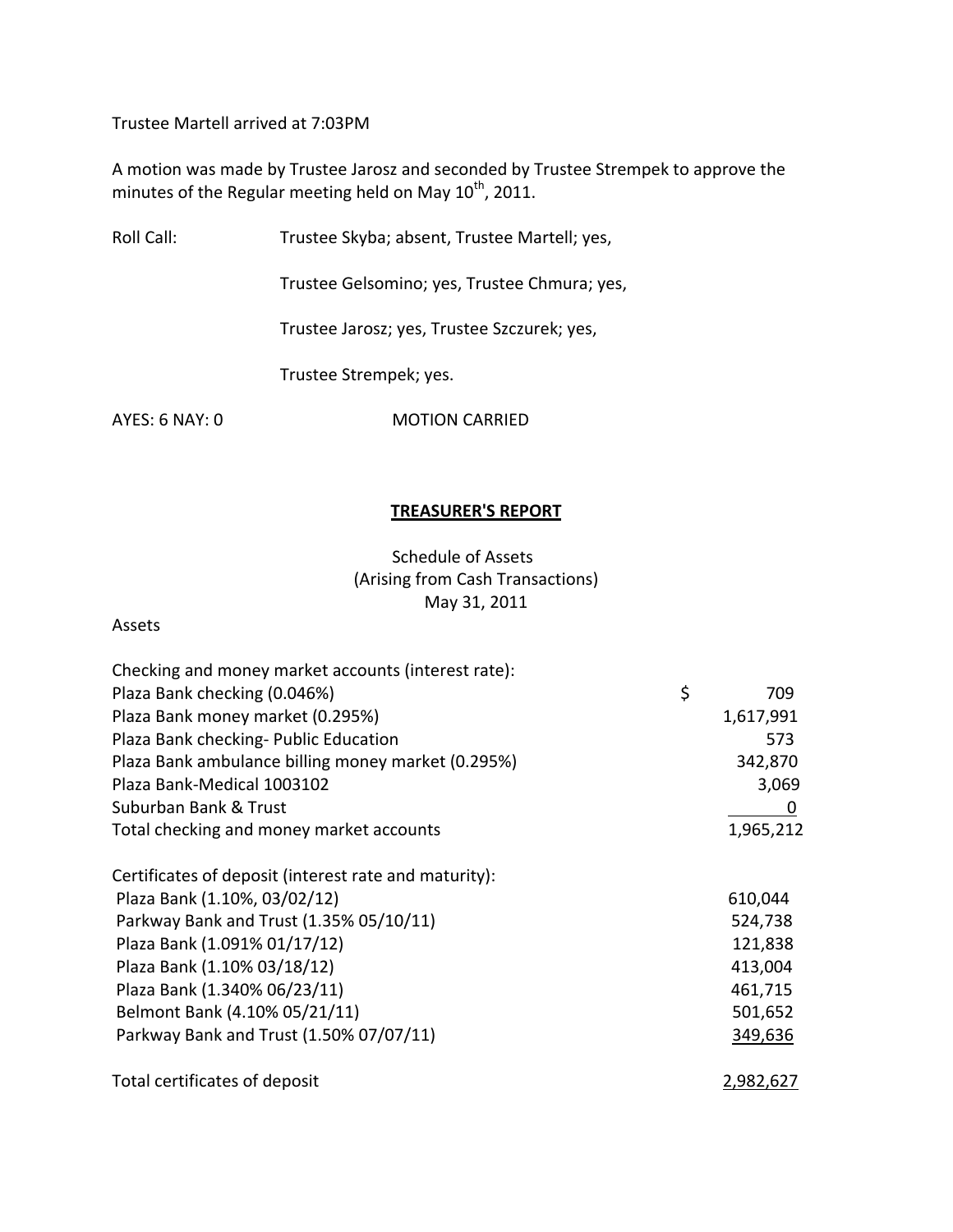Total checking, money market and certificates of deposit  $\frac{\$4,947,839}{\$}$ 

Motion by Trustee Szczurek, seconded by Trustee Jarosz to approve the Treasurer's report as presented from the Financial Statement for May 2011**.**

Roll Call: Trustee Skyba; absent, Trustee Martell; yes,

Trustee Gelsomino; yes, Trustee Chmura; yes,

Trustee Jarosz; yes, Trustee Szczurek; yes,

Trustee Strempek; yes.

AYES: 7 NAY: 0 **MOTION CARRIED** 

Trustee Skyba arrived at 7:05PM

### **Chiefs Report:**

All Trustees received a copy of the alarm report.

All Trustees received a copy of the inspection report along with the list of completed inspections for this month.

During last month's board meeting there was a malfunction with the tape recorder, there is no recording of the meeting. I did the minutes myself by memory.

On the agenda I have the transfer of \$20,000 from salaries to overtime. This is due to the three workmen's comp claims that caused a lot of overtime.

Prevailing wage is on the agenda, if anybody would like a copy of this year's wages let me know and I will e mail them to you.

I have worked with the technology chair Trustee Strempek on researching a new phone system. The current system is 15 years old and they stopped making parts. We might have problems servicing in the future. The system we have now is not capable of adding caller ID. This is something I have always thought we needed. We have set up meetings with three different vendors. When we get all the information I will forward it to the technology committee.

Engine #102 is in the shop having a valve on the pump panel replaced. While it is in there I asked them to inspect the ladder rack that is rusting at the pivot point. They said we were going to be running into trouble if we don't take care of it ASAP. They needed to take the rack off and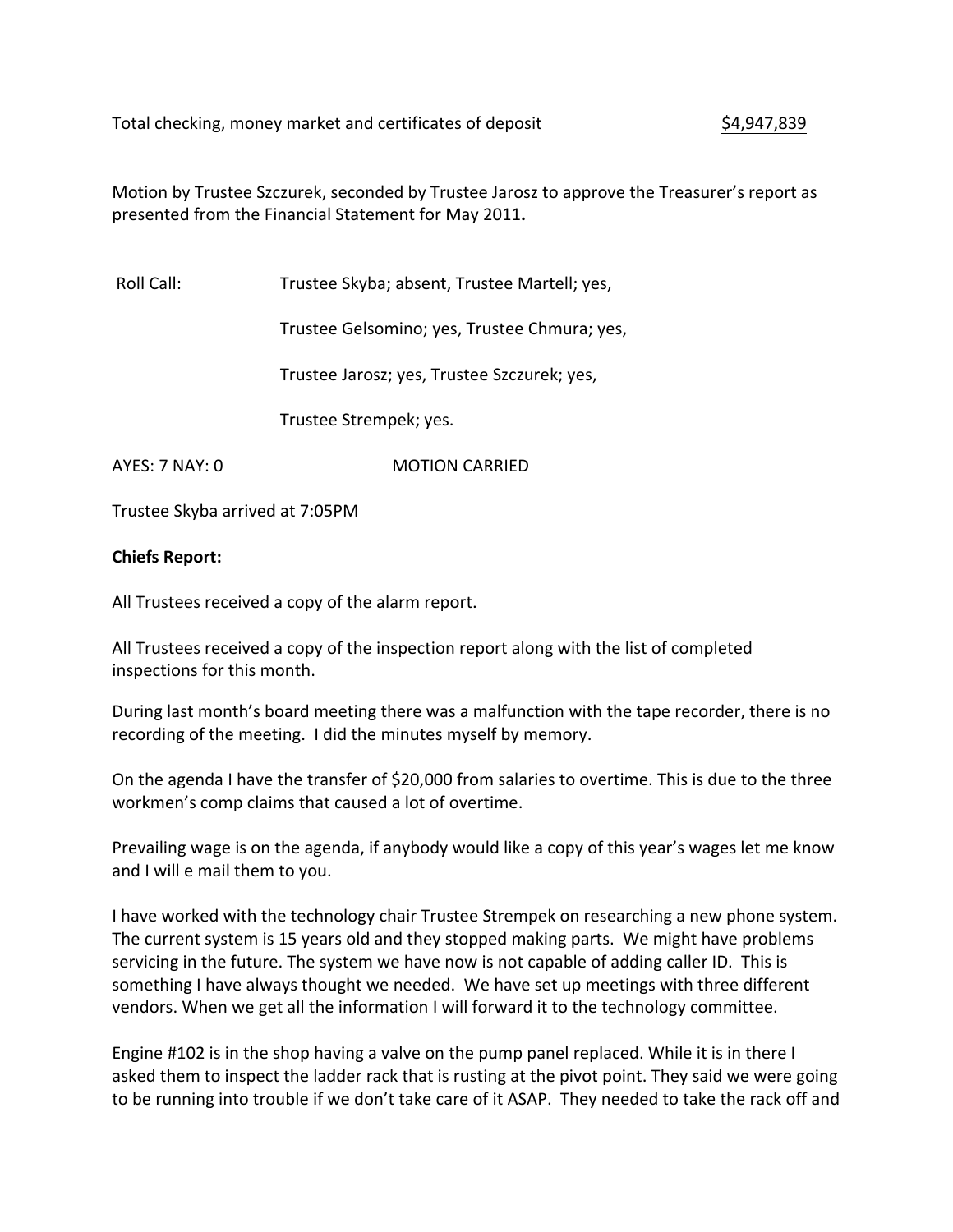put some new parts in along with grinding down the rust and repainting. The cost is going to be approx. \$4,500

In your packets we summarized all of the closed minutes that have not been released. It looks like we have not released any closed minutes since 2005. The open meetings act states that the verbatim record may be destroyed without notification to or the approval of a records commission or the State Archivist under the local records act or the State records Act no less than 18 months after the completion of the recorded meeting and only after the Public body approves the destruction.

Everybody should have an updated copy of the Insurance payouts. If we continue with the average monthly payout for June, we will save almost \$50,000 for the 11 month period.

Commissioners report – June 21<sup>st</sup> and 22<sup>nd</sup> we will be hosting the oral exam for the top 20. Due to a tie we will be giving the oral to 22 candidates. Chief explained the procedures for the exam. Chief also explained the cost of the oral and said the Commissioners might look into putting the exam together themselves next time. We should have a final list sometime around July  $1^{\rm st}$ .

A motion was made by Trustee Gelsomino and seconded by Trustee Martell to accept the Chiefs report as presented for May 2011.

AYES: 7 NAY: 0 MOTION CARRIED

# **Presidents Report:**

Trustee Chmura stated he will hold off until next month before doing committee appointments. If any Trustees want to be on a certain committee or have an idea for a new one, please let the Chief or Trustee Chmura know.

## **Committee Reports:**

Finance Committee‐ Chairman Trustee Chmura stated he went over the budget with the Chief. Stated that the revenue is lower and expenditures are higher mostly due to the purchase of a new fire engine. Discussion. Harwood Heights is pushing for a TIF, and Trustee Chmura is asking that the Trustees review this and get information on this. Discussion.

Building and Equipment Committee‐ Chairman Trustee Gelsomino stated there is nothing at this time.

Technology and PR Media Committee‐ Chairman Trustee Strempek stated there was nothing at this time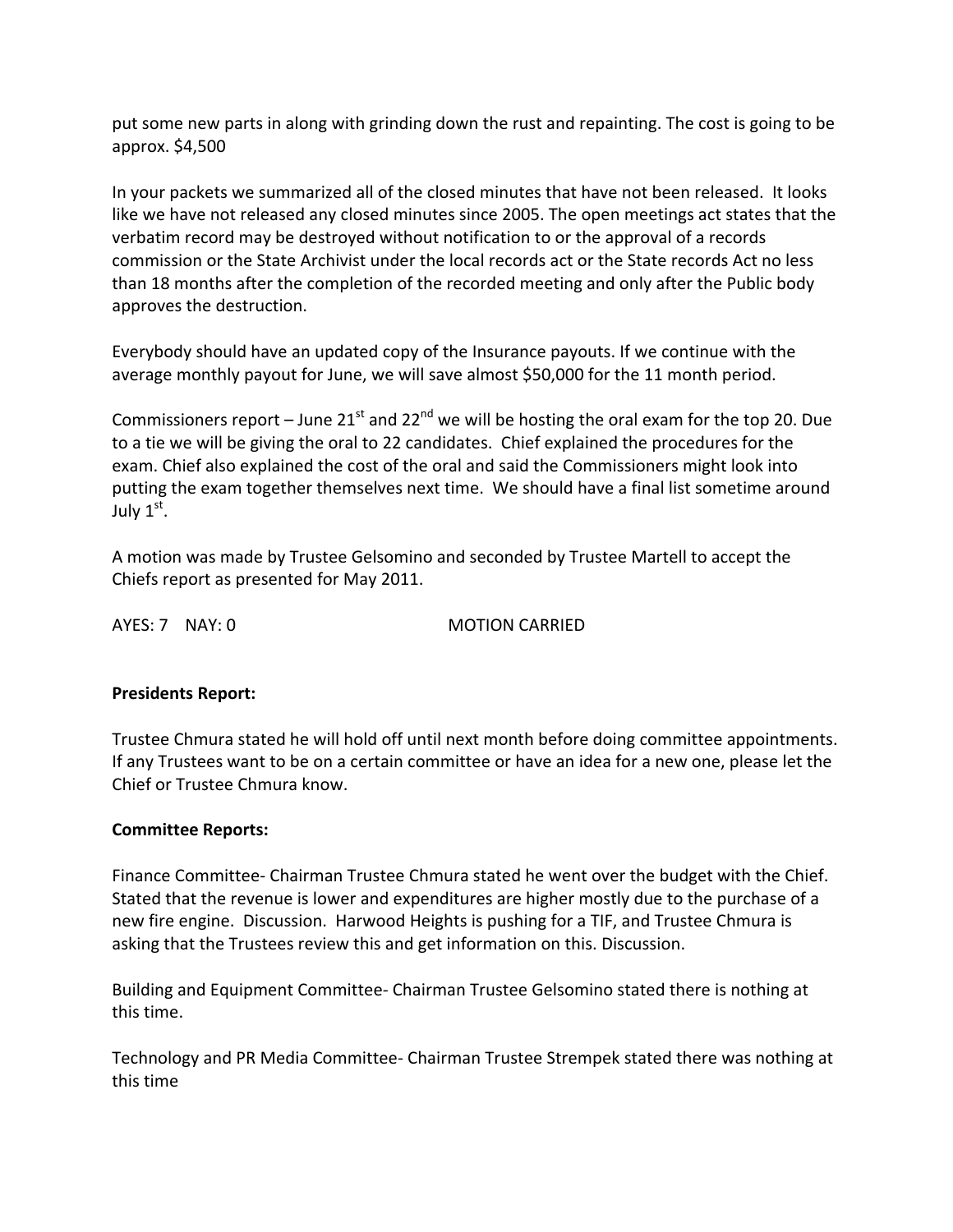Policy Committee‐ Chairman Trustee Skyba stated nothing at this time.

Pension Fund- Trustee Martell stated there is a meeting in July.

### **Old Business:**

None.

### **New Business**:

Motion by Trustee Skyba and seconded by Trustee Szczurek to adopt and approve Ordinance #11-1, the Norwood Park Fire Protection District Tentative Budget and Appropriation for fiscal year 2011‐2012.

| Roll Call:            | Trustee Skyba; yes, Trustee Martell; yes,                                                                                               |
|-----------------------|-----------------------------------------------------------------------------------------------------------------------------------------|
|                       | Trustee Gelsomino; yes, Trustee Chmura; yes,                                                                                            |
|                       | Trustee Jarosz; yes, Trustee Szczurek; yes,                                                                                             |
|                       | Trustee Strempek; yes.                                                                                                                  |
| <b>AYES: 7 NAY: 0</b> | <b>MOTION CARRIED</b>                                                                                                                   |
|                       | Motion by Trustee Jarosz and seconded by Trustee Strempek to approve Resolution #11-3, A<br>Resolution for payments of Prevailing Wage. |
| $D =   C =   $        | Taughan Clurko uga Taughan Mostalluwan                                                                                                  |

Roll Call: Trustee Skyba; yes, Trustee Martell; yes,

Trustee Gelsomino; yes, Trustee Chmura; yes,

Trustee Jarosz; yes, Trustee Szczurek; yes,

Trustee Strempek; yes.

AYES: 7 NAY: 0 **MOTION CARRIED** 

Motion by Trustee Szczurek and seconded by Trustee Gelsomino to accept the Audit proposal from Frank J. Baker for the fiscal year ending June 30, 2011 at a cost not to exceed \$20,550.00.

Trustee Skyba questioned the price. Trustee Martell stated that he feels that we should do a 3 year rotation. Discussion.